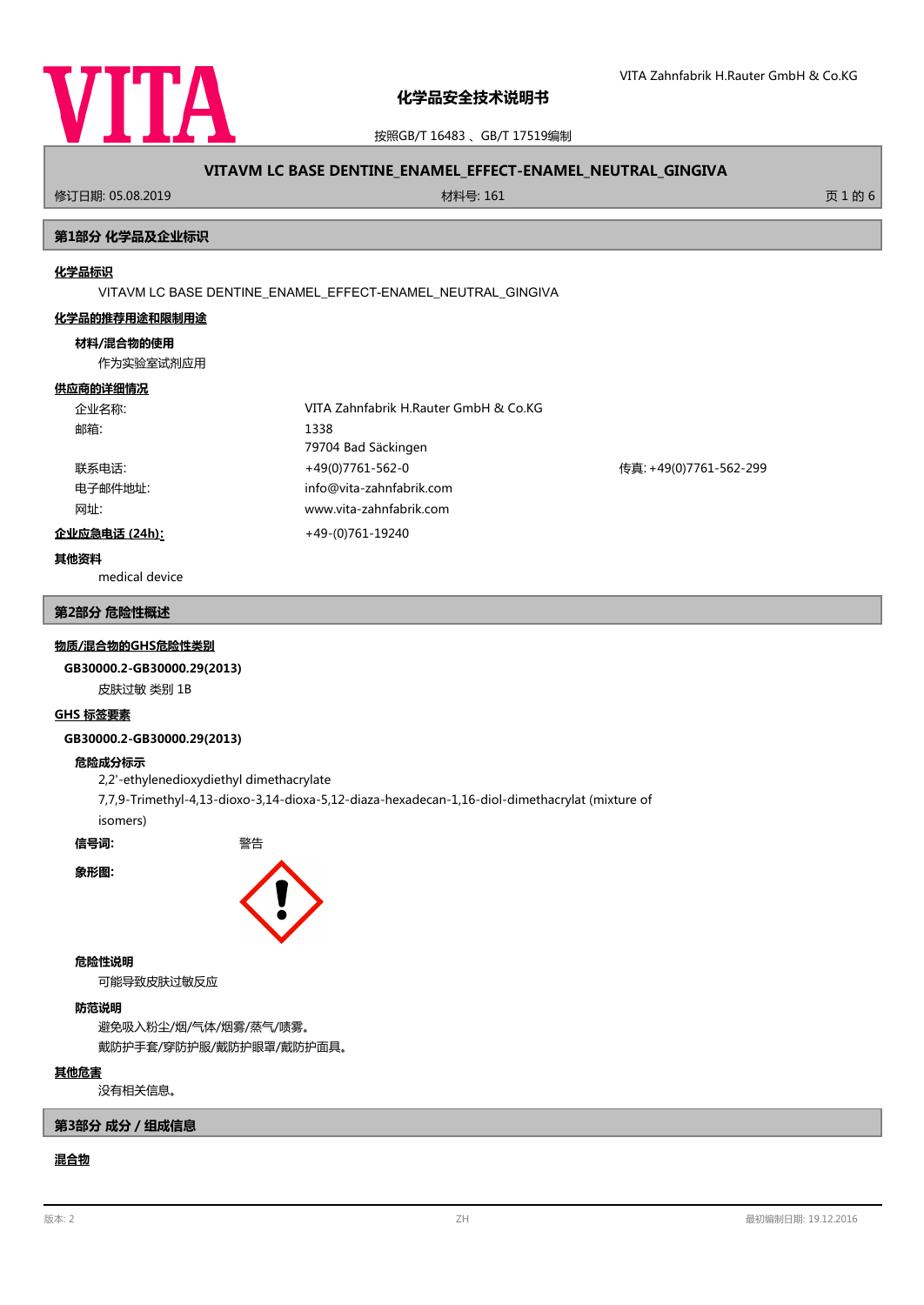# 修订日期: 05.08.2019 材料号: 161 页 2 的 6

## **危险的成分**

| .          |                                                                                                            |            |
|------------|------------------------------------------------------------------------------------------------------------|------------|
| CAS号       | 化学品名称                                                                                                      | 数量         |
| 72869-86-4 | 7,7,9-Trimethyl-4,13-dioxo-3,14-dioxa-5,12-diaza-hexadecan-1,16-diol-dimethacrylat<br>(mixture of isomers) | $15 - 20%$ |
| $109-16-0$ | 2,2'-ethylenedioxydiethyl dimethacrylate                                                                   | $15 - 20%$ |

# **第4部分 急救措施**

# **有关急救措施的描述**

### **若吸入**

提供新鲜空气。 如有疑问或症状仍然存在,寻求医疗咨询。

#### **若皮肤接触**

接触到皮肤时,立刻用很多水 和 肥皂冲洗皮肤。 立即脱掉所有沾染的衣服,清洗后方可重新使用 必须医生处

理。 若接触皮肤:用充足量的水和肥皂清洗。

#### **若眼睛接触**

与眼部接触后,翻开眼睑长时间地用清水冲洗并立即就医。

#### **若食入**

立刻漱口,然后喝大量的水。

# **最重要的症状和健康影响**

没有相关信息。

#### **对医生的特别提示**

症状处理。

# **第5部分 消防措施**

### **灭火介质**

依照周边环境决定防火措施。 **适合的灭火剂**

#### **特别危险性**

不易燃 。

#### **消防人员的特殊保护设备和防范措施**

佩戴自给式呼吸设备和化学防护服。 全套防护衣。

## **其他资料**

用喷水来灭掉气体/蒸气/雾。 分开收集受污染的灭火水。切勿使其流入排水管道或地表水域。

**第6部分 泄漏应急处理**

# **作业人员防护措施、防护装备和应急处置程序**

提供足够的通风。 勿吸入气体/烟雾/蒸气/喷雾。 避免跟皮肤、眼睛和衣服接触。 使用个人防护装备

#### **环境保护措施**

勿使之进入地下水或水域。

## **泄漏化学品的收容、清除方法及所使用的处置材料**

机械式吸取 取出的材料根据清除那一章处理。

#### **参照其他章节**

安全处理: 见 段 7 个人防护装备: 见 段 8 垃圾处理: 见 段 13

## **第7部分 操作处置与储存**

# **操作注意事项**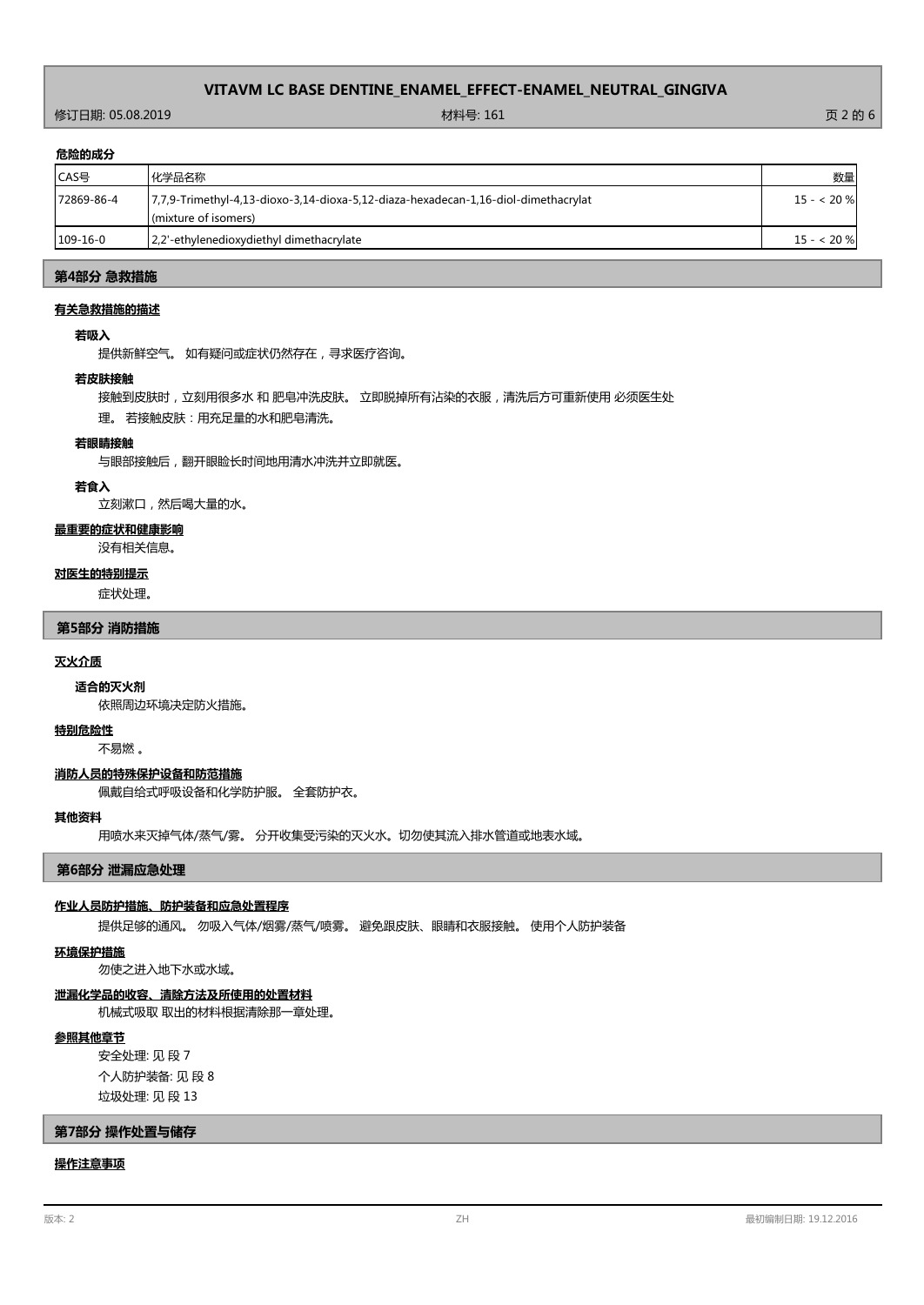修订日期: 05.08.2019 材料号: 161 页 3 的 6

**关于安全操作的提示**

不需要特别的预防措施。

# **关于防火、防爆的提示**

不需要特别的防火措施。

# **安全储存的条件,包括任何不兼容性**

#### **对存放空间和容器的要求**

容器密封好。

# **共同存放的提示**

不需要特别的预防措施。

# **第8部分 接触控制和个体防护**

# **控制参数**

# **工程控制方法**



## **保护和卫生措施**

立即脱下受污、浸染的衣物。 制定并重视皮肤保护计划 休息前或工作后洗净手、脸,如有必要且淋浴。 在工作 场所不饮食、不抽烟、不擤鼻涕。

### **眼部/面部防护**

适当的护眼装备: 护目镜。

### **手部防护**

处理化学工作材料时,只能戴带有CE认证标记含四位数检验号码的化学防护手套。 挑选抗化学药品的防护手套 时,必须视工作场所特性而定的危险物质浓度和数量而定。 最好向手套制造厂家询问清楚以上所提特殊用途的 手套之化学药品抵抗性。 推荐的手套品牌 KCL Dermatril P 击穿时间(最长的支撑时间) 10 min NBR (聚腈橡 胶)

#### **皮肤和身体防护**

防护服的使用。

# **呼吸防护**

确保有足够的通风且在关键位置上设置点状的抽气设施。 工作场所的技术通风

# **第9部分 理化特性**

# **基本物理和化学性质信息**

| 聚合状态:<br>颜色: |     |        |  |
|--------------|-----|--------|--|
| 气味:          | 特征性 |        |  |
| pH值:         |     | 没有界定   |  |
| 物理状态变化       |     |        |  |
| 熔点:          |     | 没有界定   |  |
| 沸点/沸腾范围:     |     | 139 °C |  |
| 闪点:          |     | 151 °C |  |
| 易燃性          |     |        |  |
| 固体:          |     | 没有界定   |  |
| 气体:          |     | 不适用    |  |
| 爆炸性特性        |     |        |  |
| 本产品不:有爆炸危险的。 |     |        |  |
| 爆炸下限:        |     | 没有界定   |  |
|              |     |        |  |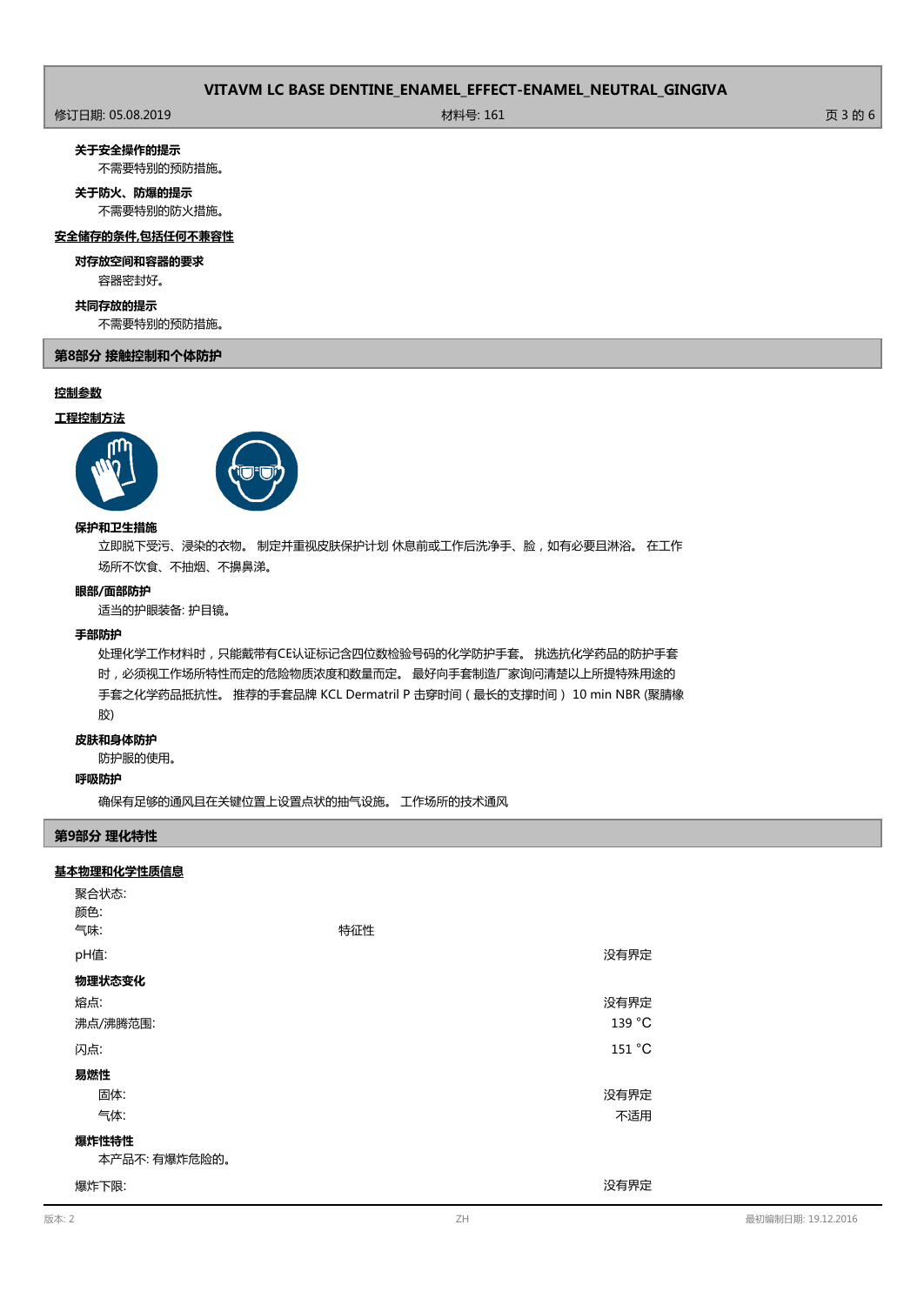| 修订日期: 05.08.2019   | 材料号: 161        | 页 4 的 6 |
|--------------------|-----------------|---------|
| 爆炸上限:              | 没有界定            |         |
| 自燃温度               |                 |         |
| 固体:                | 没有界定            |         |
| 气体:                | 不适用             |         |
| 分解温度:              | 没有界定            |         |
| 助燃特性<br>不助燃。       |                 |         |
| 蒸汽压力:<br>(在 50 °C) | $\le$ =1100 hPa |         |
| 相对密度:              | 没有界定            |         |
| 水溶性:               | 不               |         |
| 在其它溶剂中的溶解度<br>没有界定 |                 |         |
| 辛醇/水分配系数:          | 没有界定            |         |
| 相对蒸气密度:            | 没有界定            |         |
| 蒸发速率:              | 没有界定            |         |
| 其他资料或数据            |                 |         |
| 固体:                | 59,1%           |         |

## **第10部分 稳定性和反应性**

# **反应性**

当按规定处理和存储时无有害反应。

# **稳定性**

该产品在正常室温存储时是稳定。

## **危险反应**

无已知的危险反应。

# **避免接触的条件**

没有/没有

# **禁配物**

没有相关信息。

## **危险的分解产物**

无已知的危险分解产物。

# **第11部分 毒理学信息**

## **急性毒性**

**急性毒性**

现有数据不符合分类标准。

# **刺激和腐蚀**

现有数据不符合分类标准。

# **呼吸或皮肤过敏**

可能导致皮肤过敏反应 (7,7,9-Trimethyl-4,13-dioxo-3,14-dioxa-5,12-diaza-hexadecan-1,16-diol-dimethacrylat (mixture of isomers); 2,2'-ethylenedioxydiethyl dimethacrylate)

#### **致癌性、生殖细胞突变性、生殖毒性**

现有数据不符合分类标准。

# **特异性靶器官系统毒性 一次接触**

现有数据不符合分类标准。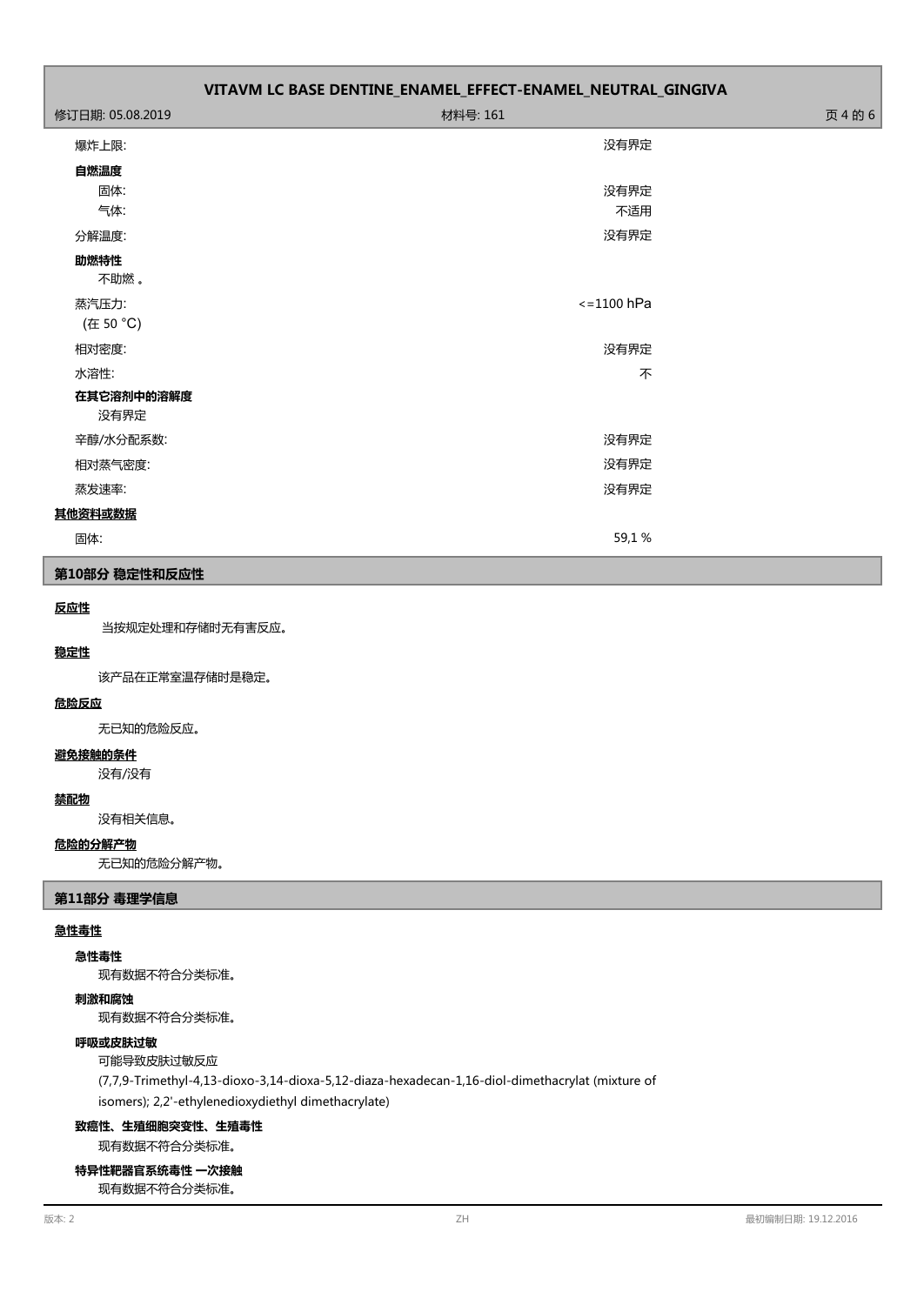修订日期: 05.08.2019 材料号: 161 页 5 的 6

**特异性靶器官系统毒性 反复接触**

现有数据不符合分类标准。

#### **肺内吸入异物的危险**

现有数据不符合分类标准。

#### **测试的补充说明**

根据(EC)第1272/2008号条例[化学品分类及标记全球协调制度],该混合物属于危险品范畴内。

## **第12部分 生态学信息**

# **生态毒性**

本产品不: 生态毒性。

## **持久性和降解性**

本产品未经检验。

## **生物富集或生物积累性**

本产品未经检验。

#### **土壤中的迁移性**

本产品未经检验。

# **其他有害作用**

没有相关信息。

## **其他资料**

勿使之进入地下水或水域。 勿使进入地下/泥土里。

#### **第13部分 废弃处置**

## **废弃物处置方法**

## **建议**

勿使之进入地下水或水域。 勿使进入地下/泥土里。 根据官署的规定处理废物。

## **受污染的容器和包装的处置方法**

受污染的包装如同物质材料一样处理。

# **第14部分 运输信息**

## **海运 (IMDG)**

| <u> UN号:</u>                              | 根据运输法规,未被分类为危险品。 |  |
|-------------------------------------------|------------------|--|
| <u> 联合国运输名称:</u>                          | 根据运输法规,未被分类为危险品。 |  |
| 联合国危险性分类:                                 | 根据运输法规,未被分类为危险品。 |  |
| <u>包装类别:</u>                              | 根据运输法规,未被分类为危险品。 |  |
| 空运 (ICAO-TI/IATA-DGR)                     |                  |  |
| <u> UN号:</u>                              | 根据运输法规,未被分类为危险品。 |  |
| 联合国运输名称:                                  | 根据运输法规,未被分类为危险品。 |  |
| <u> 联合国危险性分类:</u>                         | 根据运输法规,未被分类为危险品。 |  |
| 包装类别:                                     | 根据运输法规,未被分类为危险品。 |  |
| 对环境的危害                                    |                  |  |
| 对环境有害的物质:                                 | 不                |  |
| 使用者特殊预防措施                                 |                  |  |
| 没有相关信息。                                   |                  |  |
| 大宗货物运输根据 MARPOL-公约 73/78 附录 II 和 IBC-Code |                  |  |

不适用

# **第15部分 法规信息**